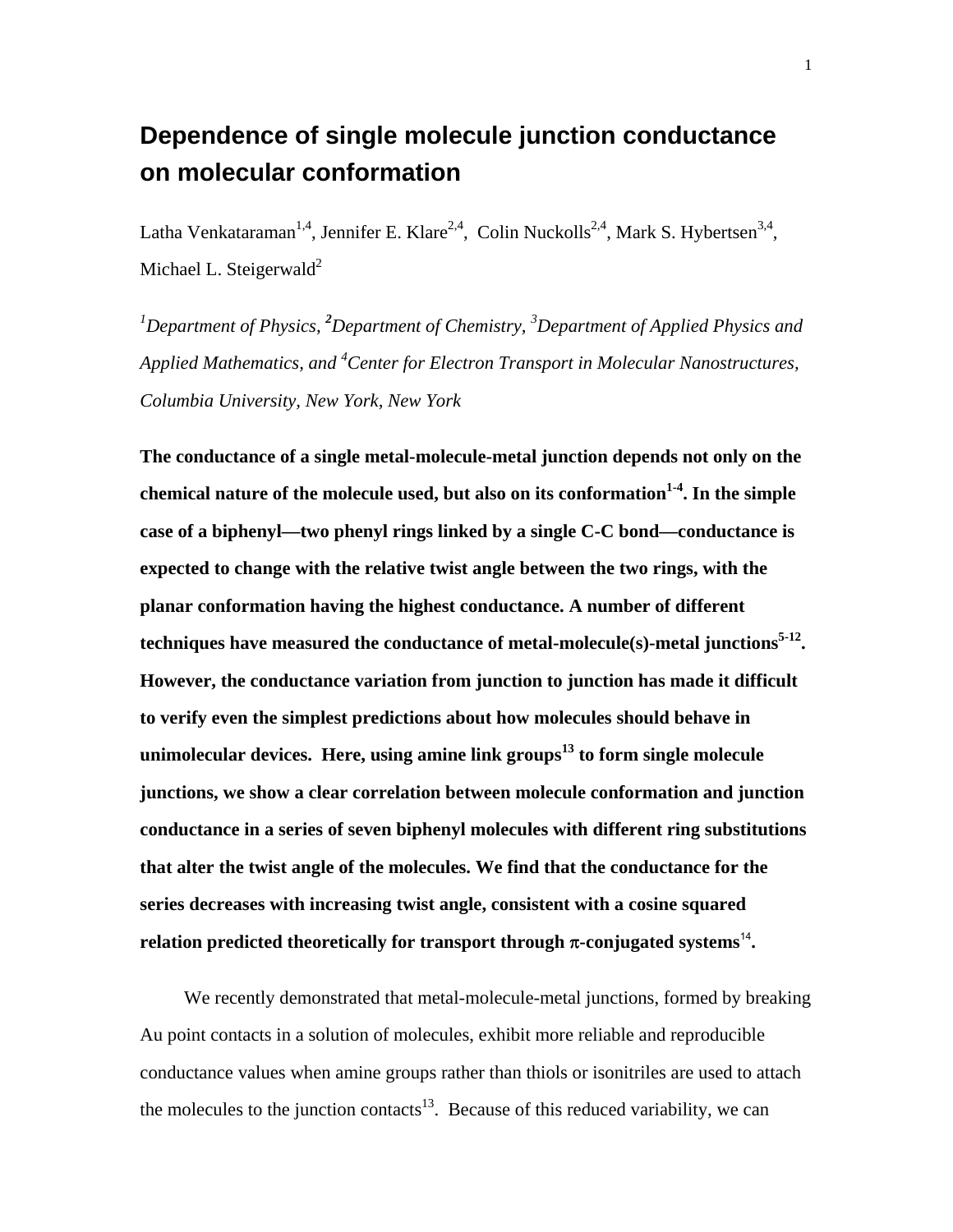determine statistically meaningful average conductance values for specific singlemolecule junctions; this capability in turn allows us to study the impact of molecular properties on junction conductance.

We present our experimental results as conductance histograms, where peaks indicate the most prevalent molecular junction conductances while the width of the conductance distributions reflects the microscopic variations from junction to junction. (For details on experimental and data analysis procedures, see Supplementary Information.) Figure 1A shows the histograms for 1,4-diaminobenzene (**1**) and 2,7 diaminofluorene (**2**), each constructed from over 10000 conductance traces without resorting to any data selection or processing. Many of our conductance traces reveal stepwise changes in conductance not only at conductance values that are multiples of the fundamental quantum of conductance  $G_0$  (2e<sup>2</sup>/h), but also below  $G_0$  (see Fig. 1C and Supplementary Information Figure S1). These steps are due to conduction through a single molecule bridging the gap between the two Au point-contacts. As seen in the histograms of **1** and **2** (Fig. 1A), for each junction type the additional step occurs within a narrow distribution of conductance values. The most prevalent value is determined by a fit to the peak below  $G_0$  in the conductance histograms using a Lorentzian line shape, which we find to fit our peaks more accurately than a Gaussian line shape (see inset of Figure 1A and also Supplementary Information).

When the experiment is repeated using a solution containing an equimolar mixture of **1** and **2** (as indicated in Figure 1B), the resulting histogram (red curve in Figure 1A) shows two distinct peaks below  $G_0$  at nearly the same conductance values as those of the peaks seen in the histograms for the individual molecules (green and yellow curves). Individual traces using the solution mixture show conductance plateaus corresponding to either molecule **1** or **2**, and sometimes a plateau corresponding to **1** followed by a plateau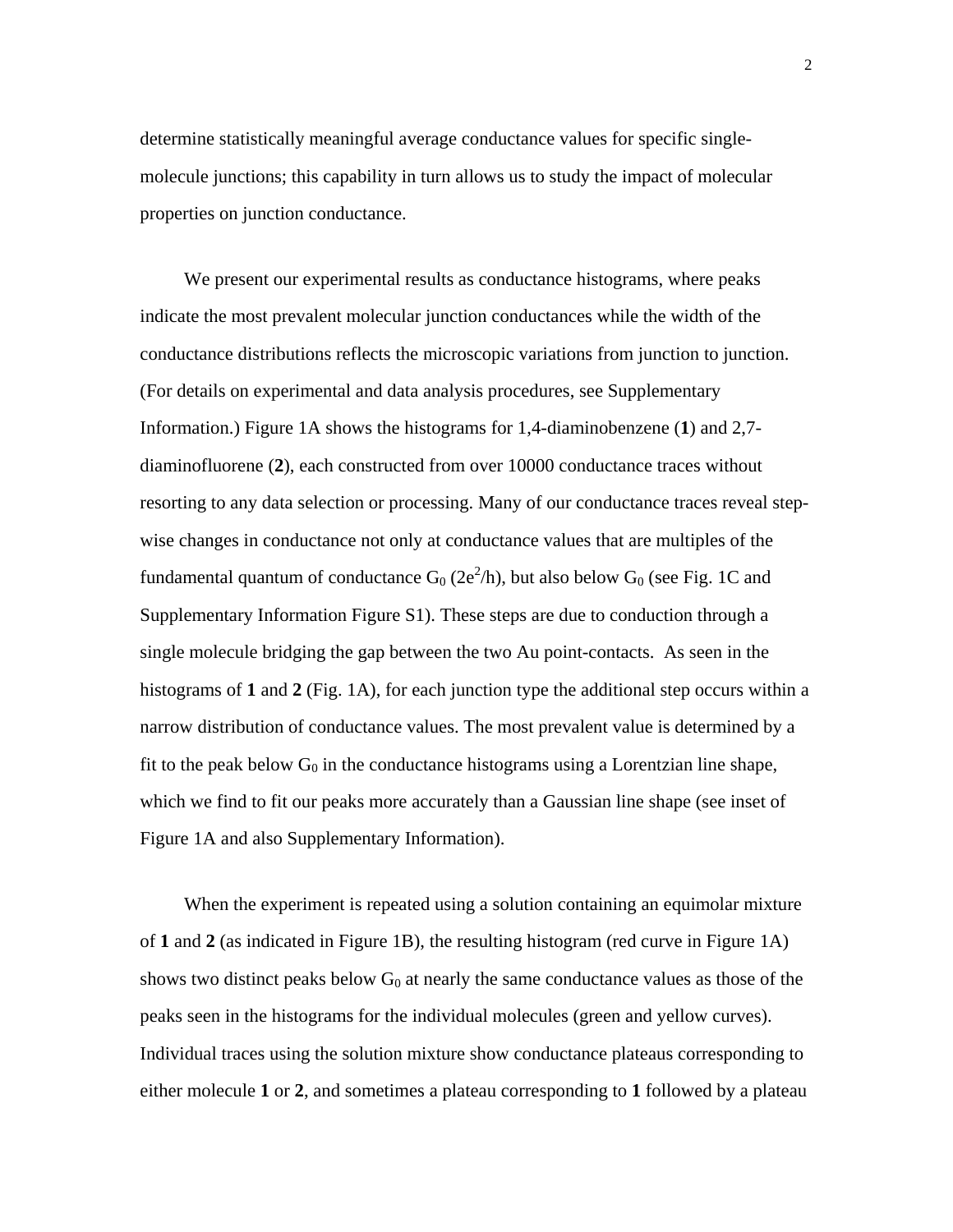corresponding to **2** (see Figure 1C). But we never see evidence of rapid fluctuations between the two, so the molecules are not exchanging position within the junction on the timescale of the experimental traces (few milliseconds for each trace). This provides further evidence that the conduction is through an individual molecule, not an ensemble.

 Molecules **1** and **2** do not have an internal twist degree of freedom, but the two benzene rings of a biphenyl can rotate relative to one another. For this molecule, as the twist angle between the two rings increases and simultaneously the degree of  $\pi$ conjugation between them decreases, the junction conductance will decrease because molecular electron transfer rates scale as the square of the  $\pi$ -overlap<sup>15</sup>. When neglecting the contribution of tunnelling transport through the  $\sigma$ -orbitals (which is within the error of our measurements), then theory predicts a  $\cos^2\theta$  relation<sup>14</sup>. We probe this relation between molecule twist angle and conductance using seven different biphenyl molecules (molecules **2** to **8** listed in Table 1), where the size of the substituents on the proximal carbons is optimized to create structures with a twist angle ranging from flat to essentially perpendicular. Figure 2A shows the structure of four out of the seven molecules (**2**, **4**, **6**, and **8**) used. For each molecule, the average junction conductance is determined from the location of the peak in the conductance histogram, while the twist angle is determined theoretically for each molecule by assuming a fully relaxed and static geometry (see Table 1 and Supplementary Information; but effects of dynamic structural fluctuations of the molecule in the junction will also be discussed later on).

Figure 2B shows the measured conductance histograms for the molecules in Figure 2A. For the flat molecule (**2**), the histogram peak yields an average junction conductance value of  $1.5 \times 10^{-3}$  G<sub>0</sub>. For 4,4'-diaminobiphenyl (4) with equal molecular length but a twist angle  $\theta$  of 34 $\degree$ , the conductance histogram shows a peak occurring at a lower conductance of  $1.1 \times 10^{-3}$  G<sub>0</sub>. As the angle between the two aromatic rings is increased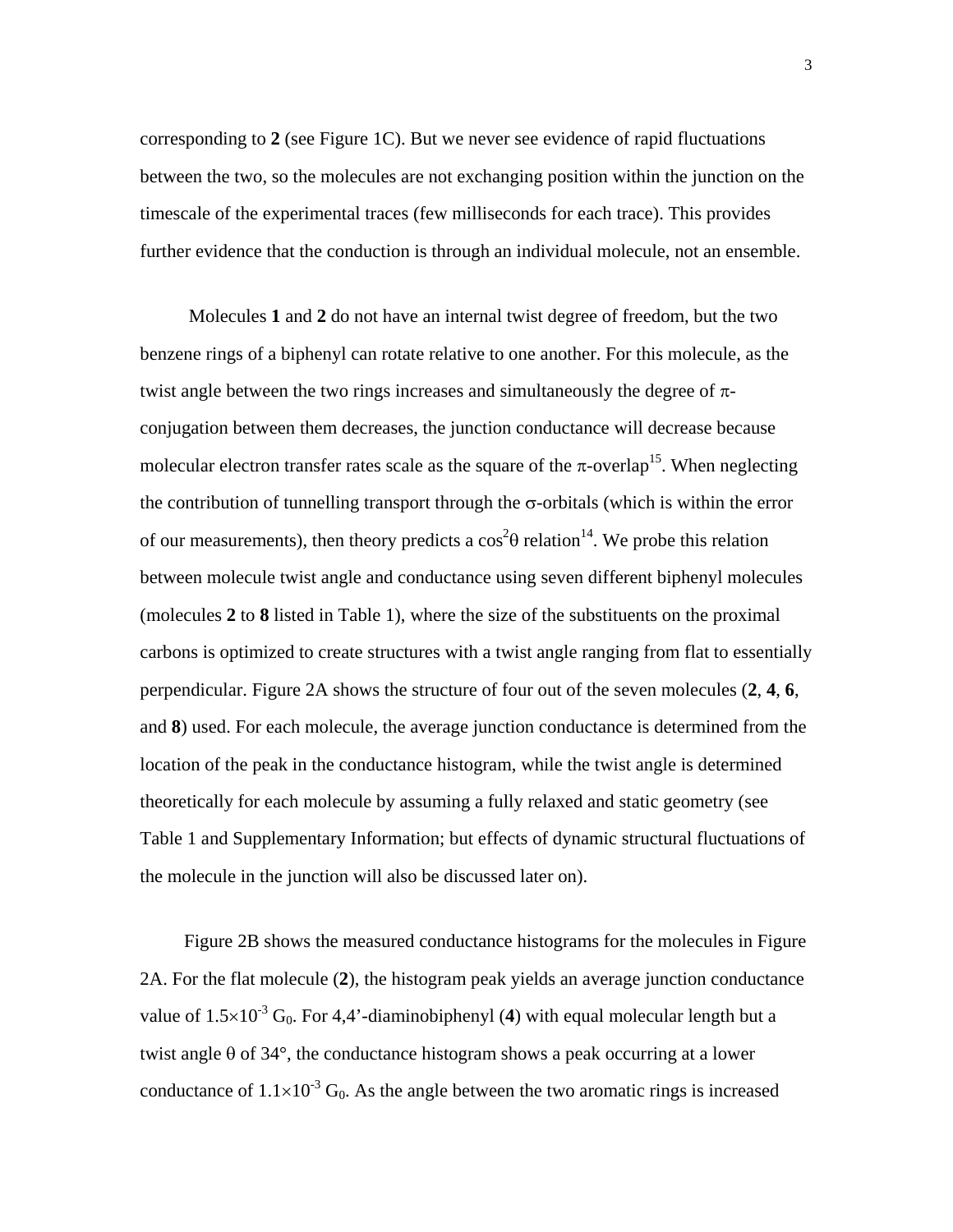further to 52° in 4,4'-diaminooctafluorobiphenyl (**6**), the conductance value also drops further, to  $4.9\times10^{-4}$  G<sub>0</sub>. When all four hydrogens on the proximal carbons of this molecule are replaced with methyls to give 2,6,2',6'-tetramethyl-4,4'-diaminobiphenyl (**8**) with a twist angle θ of about 88°, most counts in the histogram occur for low junction conductance values. In Figure 2C, we plot the peak conductance value measured for the seven molecules against  $\cos^2\theta$  and fit the data with a  $\cos^2\theta$  curve (dashed line in Figure 2C). The good fit indicates that the electronic effects of the substituents do not significantly alter the simple picture that junction conductance may be adjusted by simply decreasing the  $\pi$ -overlap between phenyl rings within the bridging molecule.

Further evidence for tunnelling conductance through these aromatic diamine junctions is provided by Figure 3A, which compares the histograms for a series of oligophenyls (molecules **1**, **4**, **9**) with 1, 2, and 3 phenyl rings. The inset shows that the plot of junction conductance versus molecule length fits an exponential form with a decay constant of  $1.7 \pm 0.1$  per phenyl ring. This behaviour is direct evidence for nonresonant tunnelling transport through the amine-terminated molecules<sup>15-19</sup>, with the measured decay constant being close to the estimate of 1.5 per phenyl ring that we obtain<sup>20-22</sup> for these molecules (see Supplementary Information). In Table 1, we also compare the measured conductance of all molecules with an estimated relative conductance, obtained by calculating the square of the tunnel coupling of each molecule and normalizing this value to the measured conductance of molecule **1**. This comparison indicates that the trend in the measured conductances is largely accounted for by the change in tunnelling with molecular conformation.

The results presented so far agree quite well with predictions of non-resonant tunnelling transport through static molecules. However, it is well established that the energy barriers for ring rotations in unsubstituted biphenyls such as **4** are about 0.1 eV or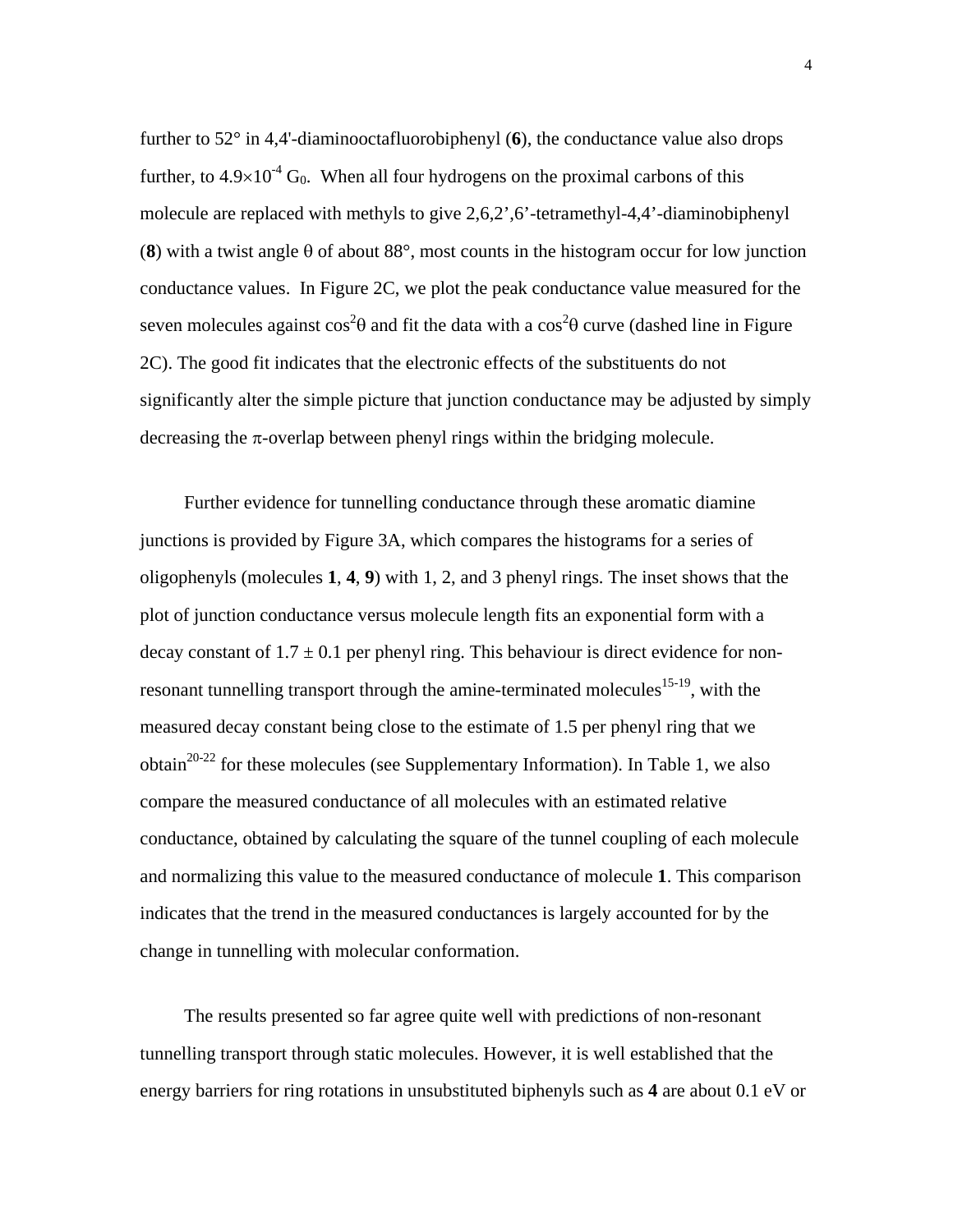2-3 kcal/mole23 (the barriers are altered by the substituents in the molecules **5**-**8**, and substantially higher; see Supplementary Information). Therefore at room temperature, such molecules in the junction can be expected to fully explore low-energy rotations. The measurement times are long compared to the rate of molecular rotations in solution (each conductance step lasts a few milliseconds) therefore the conductance level measured at each step on a single trace is a thermal average over any fast dynamic fluctuations. But even though the rotation barrier is small for molecule **4**, our calculations indicate that thermal averaging still results in a conductance value that is close to the value characteristic of a static molecule in its lowest energy conformation.

The data in Figures 1-3 also reveal another interesting trend: as the molecule is granted additional rotational degrees of freedom, the conductance peak broadens. This is in contrast to the data for the diamino-alkane series<sup>13</sup>, where the histogram peak widths are similar for all molecules and associated only with the modest variations in the electronic coupling through the Au-amine link. The peak broadening for the aromatics (widths in Table 1), is most clearly seen in Figure 3A for the oligophenyl series. The sharpest peak is observed for **1**, while the peaks in the histograms are systematically broader for biphenyl- and terphenyl-diamines (**4** and **9**), where the individual phenyl rings can rotate about the sigma bond that connects them. Individual conductance traces show steps (Supplementary Information Figures S1 and S2) that occur over an expanded the range. We therefore hypothesize that in each junction formed during the measurements, the molecule is in a different average conformation enabled by its rotational degrees of freedom and that each different conformation has a different characteristic conductance. In solution, the thermally-averaged conformation for molecule **4** would have both the ring-ring twist angle and the two amine-ring twist angles close to their rotational barrier minima of 34° and 90° respectively (angles illustrated in Figure 3B). Upon junction formation, each Au-N link is pinned by the particular Au-N

5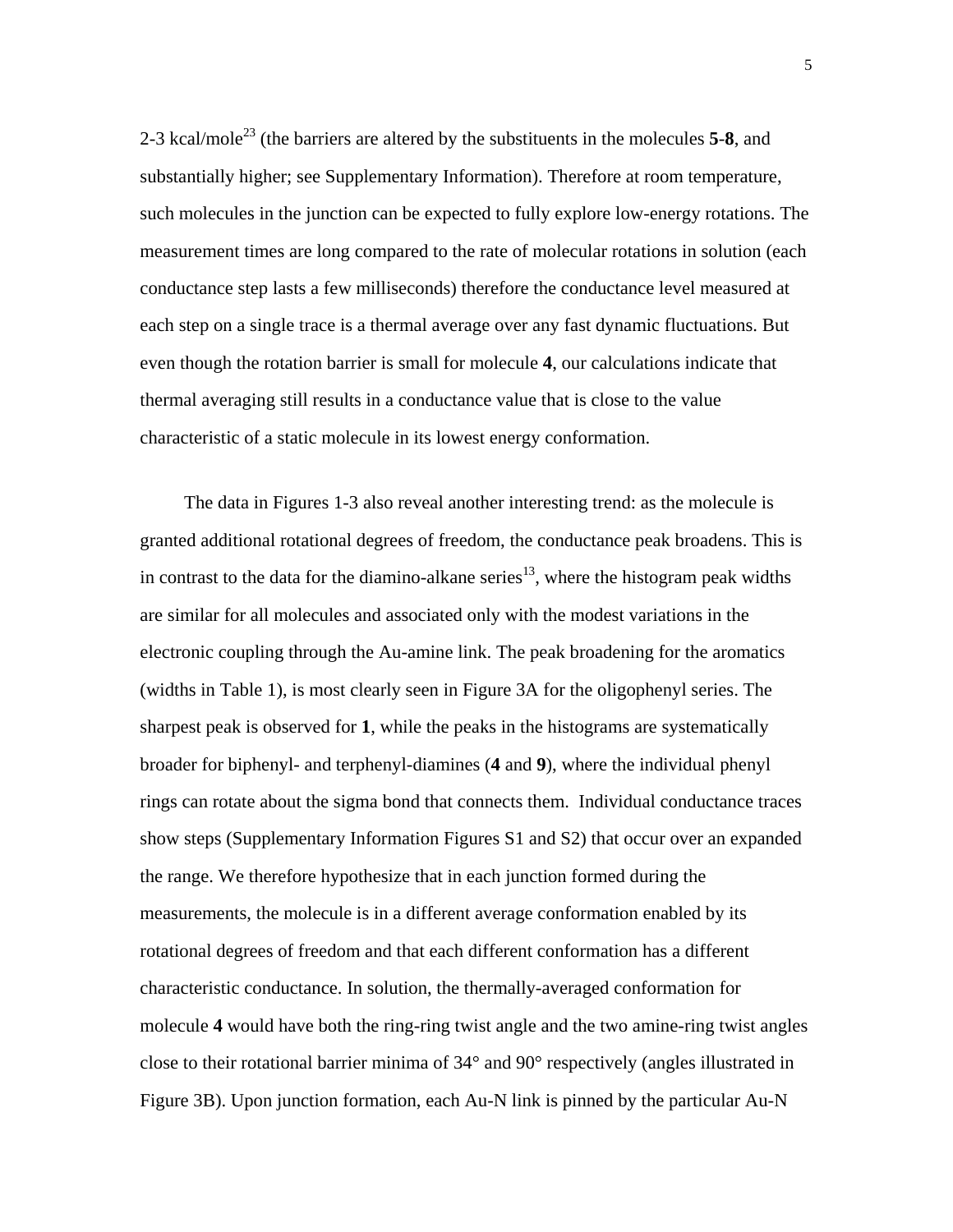bonding environment. This provides a mechanism to skew the twist angles of the trapped molecule. The molecule responds by adjusting its three rotatable bonds (the C-C and the two C-N sigma bonds) to average twist values that differ from those in the unbound molecule, with the bond that has a lower energy barrier for rotation accommodating a larger change. This results in wider histograms, although the histogram peaks, which correspond to the most probable Au/molecule/Au conformations, are still located close to the lowest energy conformation.

## **References:**

1. Moresco, F. et al. Conformational changes of single molecules induced by scanning tunneling microscopy manipulation: A route to molecular switching. Physical Review Letters 86, 672-675 (2001).

2. Dulic, D. et al. One-way optoelectronic switching of photochromic molecules on gold. Physical Review Letters 91, 207402 (2003).

3. Yasuda, S., Nakamura, T., Matsumoto, M. & Shigekawa, H. Phase switching of a single isomeric molecule and associated characteristic rectification. Journal of the American Chemical Society 125, 16430-16433 (2003).

4. Oliver, A. M., Craig, D. C., Paddonrow, M. N., Kroon, J. & Verhoeven, J. W. Strong Effects of the Bridge Configuration on Photoinduced Charge Separation in Rigidly Linked Donor-Acceptor Systems. Chemical Physics Letters 150, 366-373 (1988).

5. Reed, M. A., Zhou, C., Muller, C. J., Burgin, T. P. & Tour, J. M. Conductance of a molecular junction. Science 278, 252-254 (1997).

6. Porath, D., Bezryadin, A., de Vries, S. & Dekker, C. Direct measurement of electrical transport through DNA molecules. Nature 403, 635-638 (2000).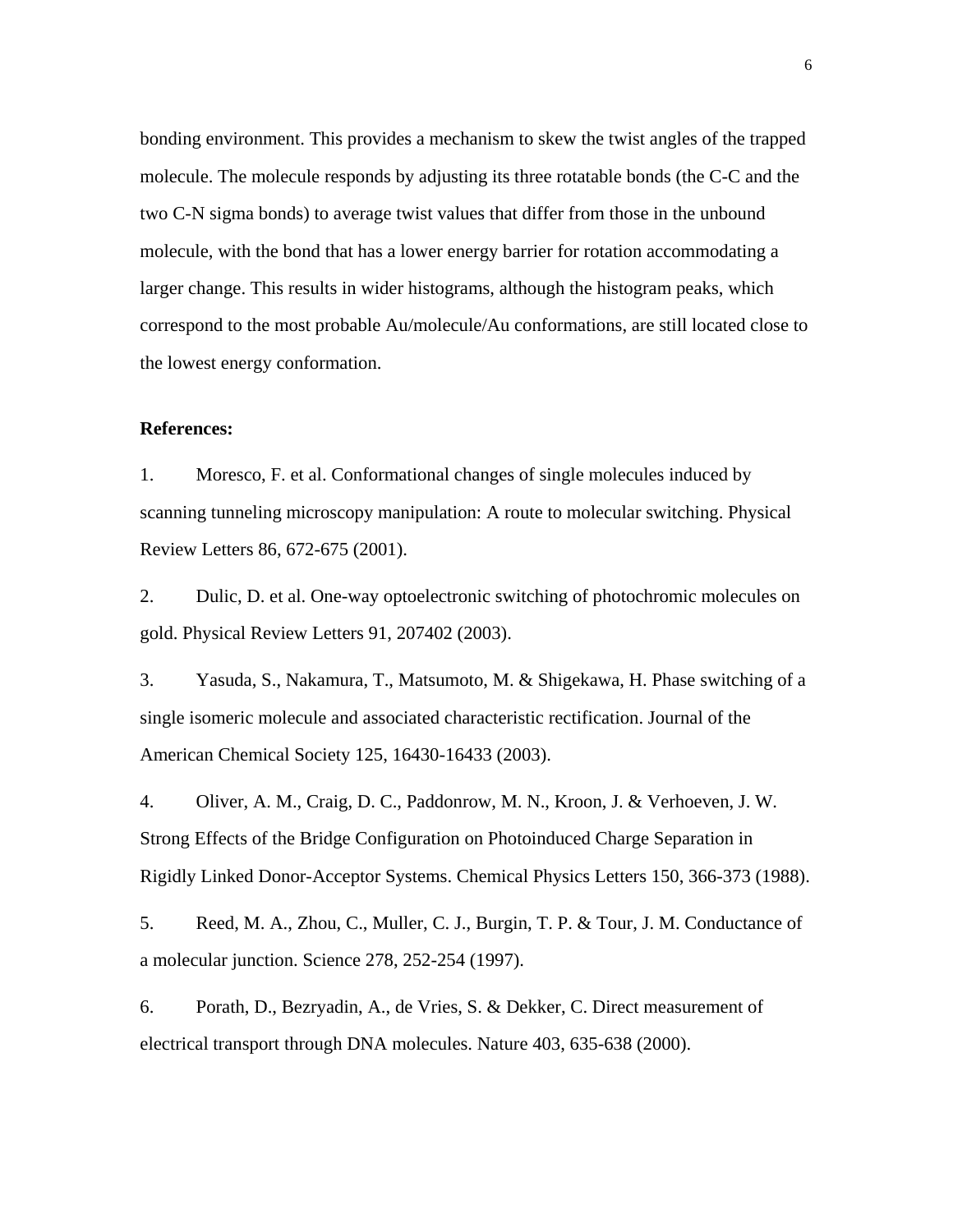7. Cui, X. D. et al. Reproducible measurement of single-molecule conductivity. Science 294, 571-574 (2001).

8. Reichert, J. et al. Driving current through single organic molecules. Physical Review Letters 88, 176804 (2002).

9. Xu, B. Q. & Tao, N. J. J. Measurement of single-molecule resistance by repeated formation of molecular junctions. Science 301, 1221-1223 (2003).

10. Dadosh, T. et al. Measurement of the conductance of single conjugated molecules. Nature 436, 677-680 (2005).

11. Park, J. et al. Coulomb blockade and the Kondo effect in single-atom transistors. Nature 417, 722-725 (2002).

12. Liang, W. J., Shores, M. P., Bockrath, M., Long, J. R. & Park, H. Kondo resonance in a single-molecule transistor. Nature 417, 725-729 (2002).

13. Venkataraman, L. et al. Single-Molecule Circuits with Well-Defined Molecular Conductance. Nano Letters 6, 458 - 462 (2006).

14. Woitellier, S., Launay, J. P. & Joachim, C. The Possibility of Molecular Switching - Theoretical-Study of [(Nh3)5ru-4,4'-Bipy-Ru(Nh3)5]5+. Chemical Physics 131, 481-488 (1989).

15. Nitzan, A. Electron transmission through molecules and molecular interfaces. Annual Review of Physical Chemistry 52, 681-750 (2001).

16. Wold, D. J., Haag, R., Rampi, M. A. & Frisbie, C. D. Distance dependence of electron tunneling through self-assembled monolayers measured by conducting probe atomic force microscopy: Unsaturated versus saturated molecular junctions. Journal of Physical Chemistry B 106, 2813-2816 (2002).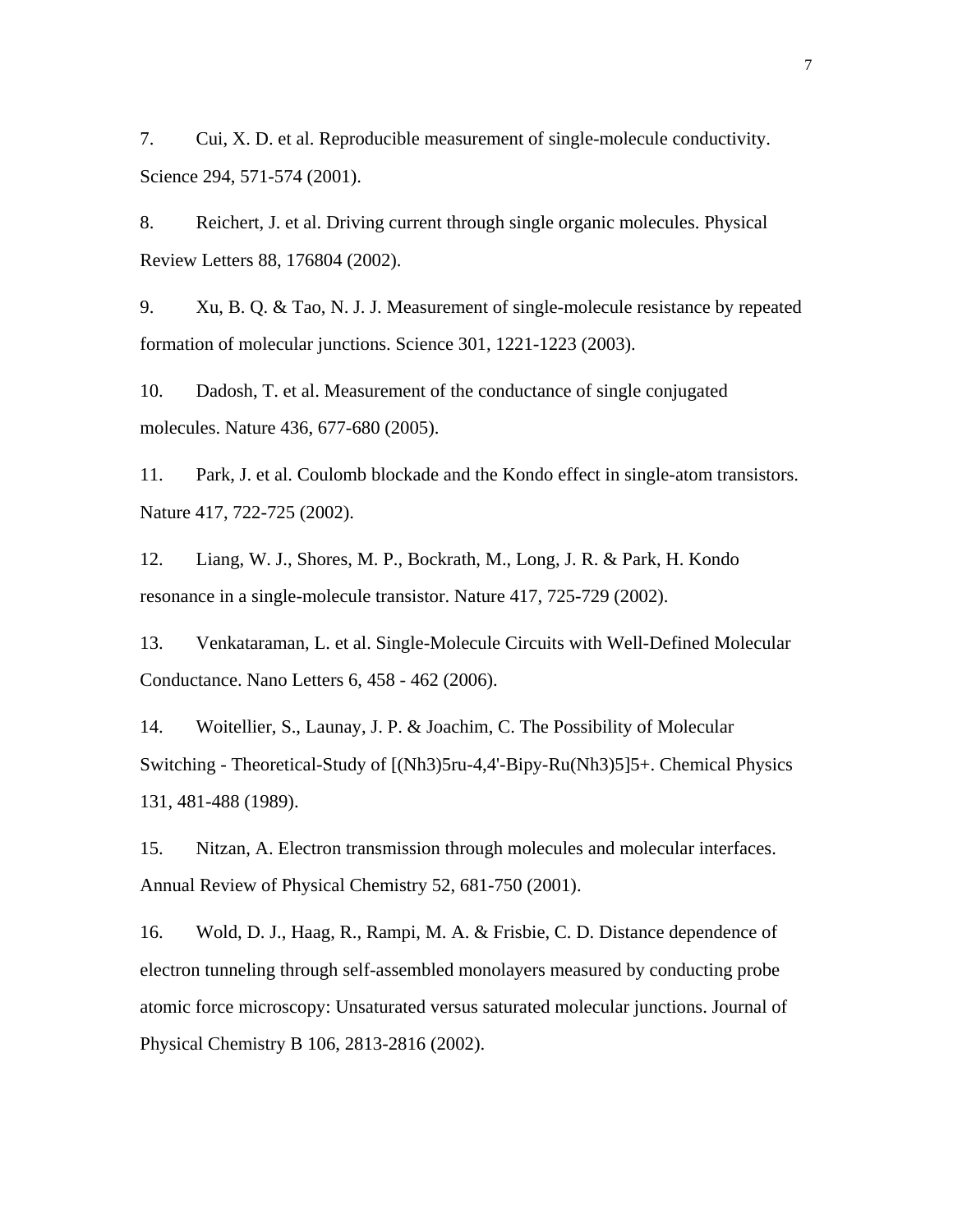17. Tomfohr, J. K. & Sankey, O. F. Complex band structure, decay lengths, and Fermi level alignment in simple molecular electronic systems. Physical Review B 65, 245105 (2002).

18. Ratner, M. A. et al. Molecular wires: Charge transport, mechanisms, and control. Molecular Electronics: Science and Technology 852, 22-37 (1998).

19. Launay, J. P. Long-distance intervalence electron transfer. Chemical Society Reviews 30, 386-397 (2001).

20. Perdew, J. P., Burke, K. & Ernzerhof, M. Generalized gradient approximation made simple. Physical Review Letters 77, 3865-3868 (1996).

21. Jaguar. (Schrodinger, L.L.C., Portland, OR, 1991-2003).

22. Wadt, W. R. & Hay, P. J. Abinitio Effective Core Potentials for Molecular Calculations - Potentials for Main Group Elements Na to Bi. Journal of Chemical Physics 82, 284-298 (1985).

23. Almenningen, A. et al. Structure and Barrier of Internal-Rotation of Biphenyl Derivatives in the Gaseous State .1. The Molecular-Structure and Normal Coordinate Analysis of Normal Biphenyl and Perdeuterated Biphenyl. Journal of Molecular Structure 128, 59-76 (1985).

**Supplementary Information** accompanies the paper on *Nature*'s website (http://www.nature.com). **Acknowledgements** We thank Horst Stormer, Philip Kim and Julio Fernandez for useful discussions. This research was supported by the NSF Nanoscale Science and Engineering Center at Columbia University, New York State Office of Science (NYSTAR). CN thanks the Camille Dreyfus Teacher Scholar Program (2004) and the Alfred P. Sloan Fellowship Program (2004). J.E.K. thanks the American Chemical Society Division of Organic Chemistry for the graduate fellowship sponsored by Organic Syntheses. M.L.S. thanks the Material Research Science and Engineering Center program of the NSF.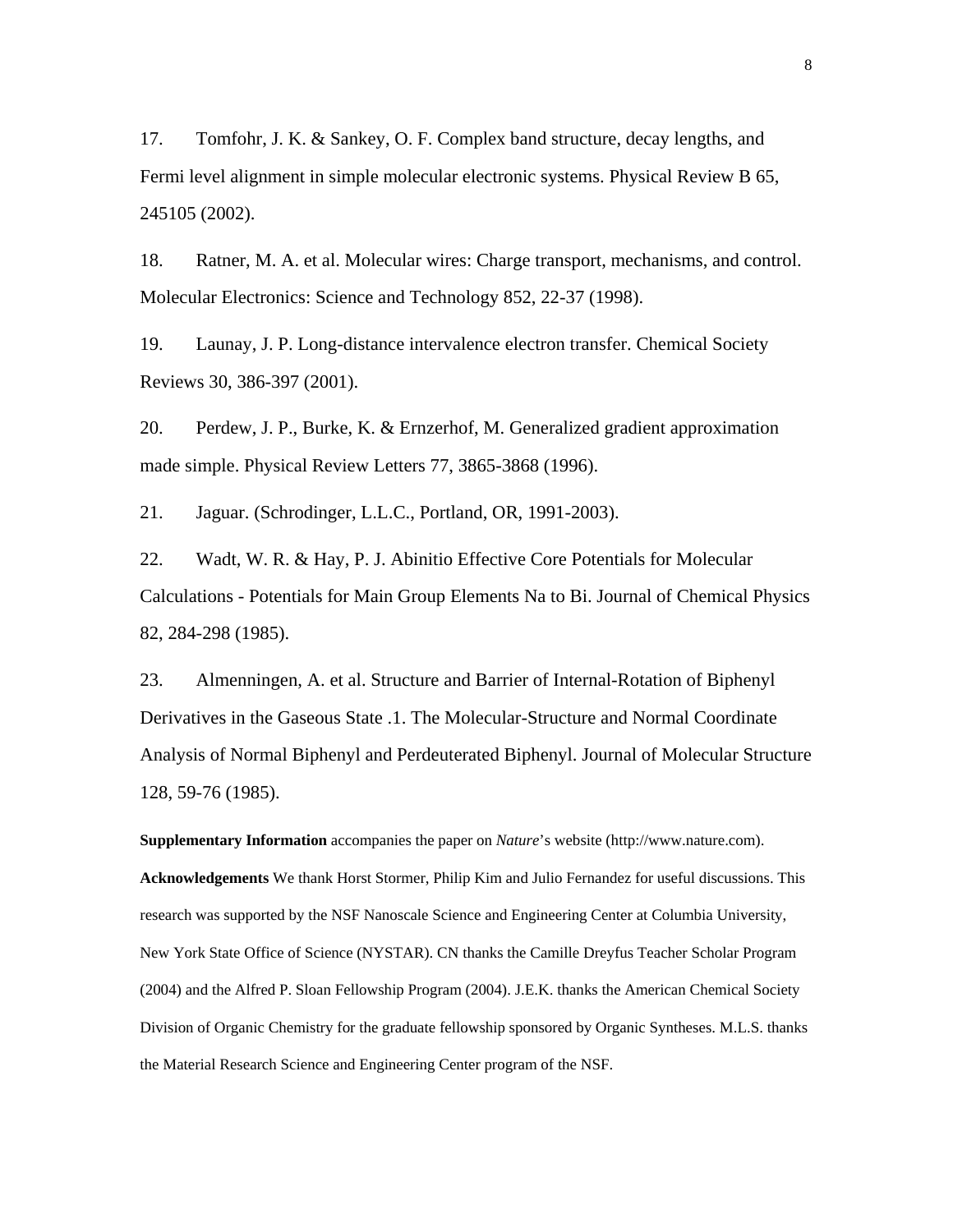Correspondence and requests for materials should be addressed L.V. (e-mail:  $latha@phys.columbia.edu$ ) or</u>

M.S.H (msh2102@columbia.edu).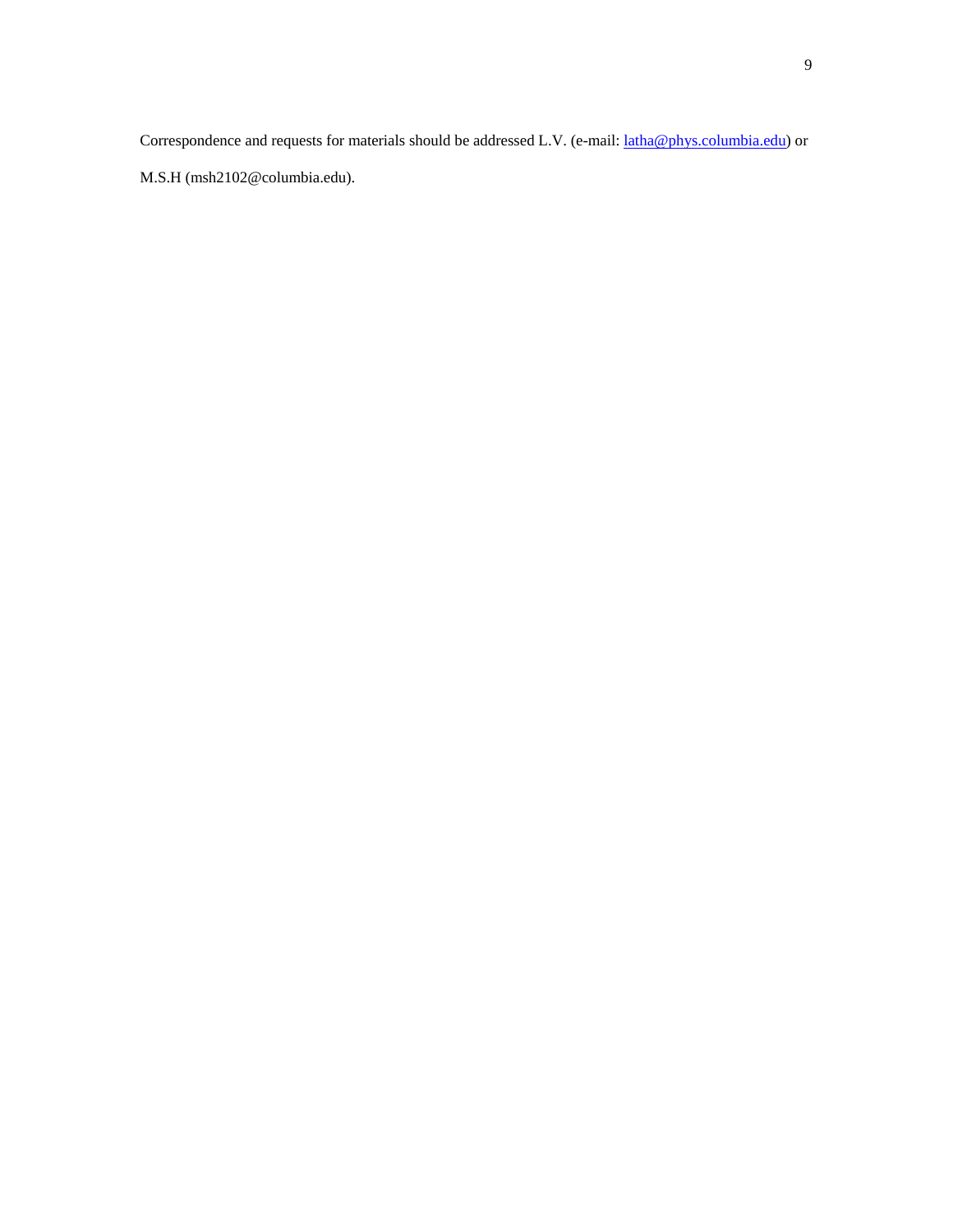**Table 1: Molecule structure, measured conductances, calculated relative conductances, widths of the histogram peaks and the calculated twist angle (**θ**)**.

| Molecule<br>Number      | Structure                                             | Conductance $(G_0)$   |                      | Peak               | Twist          |
|-------------------------|-------------------------------------------------------|-----------------------|----------------------|--------------------|----------------|
|                         |                                                       | Measured              | Calculated           | Width <sup>*</sup> | Angle          |
| 1                       | $H_2N\leftarrow \rightarrow NH_2$                     | $6.4 \times 10^{-3}$  | $6.4\times10^{-3}$   | 0.4                |                |
| $\overline{2}$          | $H_2N$<br>$\cdot$ NH <sub>2</sub>                     | $1.54 \times 10^{-3}$ | $2.1 \times 10^{-3}$ | 0.8                | $\overline{0}$ |
| $\overline{3}$          | Ph<br>NH <sub>2</sub><br>$H_2N$                       | $1.37\times10^{-3}$   | $2.2 \times 10^{-3}$ | 0.8                | 17             |
| $\overline{\mathbf{4}}$ | NH <sub>2</sub><br>$H_2N$                             | $1.16 \times 10^{-3}$ | $1.6 \times 10^{-3}$ | 0.9                | 34             |
| 5                       | $H_{\alpha}N$<br>NH <sub>2</sub>                      | $6.5 \times 10^{-4}$  | $1.2 \times 10^{-3}$ | 1.3                | 48             |
| $6\phantom{1}6$         | F F<br>$H_2N-$<br>NH <sub>2</sub>                     | $4.9 \times 10^{-4}$  | $7.1 \times 10^{-4}$ | 0.6                | 52             |
| $\overline{7}$          | CI<br>СI<br>$H_2N$ -<br>NH <sub>2</sub><br>CI.<br>CI. | $3.7 \times 10^{-4}$  | $5.8\times10^{-4}$   | 0.9                | 62             |
| 8                       | NH <sub>2</sub><br>$H_2N$                             | $7.6 \times 10^{-5}$  | $6.4\times10^{-5}$   | NA <sup>†</sup>    | 88             |
| 9                       | $H_2N$<br>NH,                                         | $1.8 \times 10^{-4}$  | $3.5 \times 10^{-4}$ | 2.1                |                |

\*Half widths at half maximum of the Lorentzian fit, normalized to the peak value. †The histogram peak was determined after subtracting the Au histogram from the data as the raw data could not be fit with a Lorentzian hence a width could not be determined. ‡Determined from actual maximum of the raw data.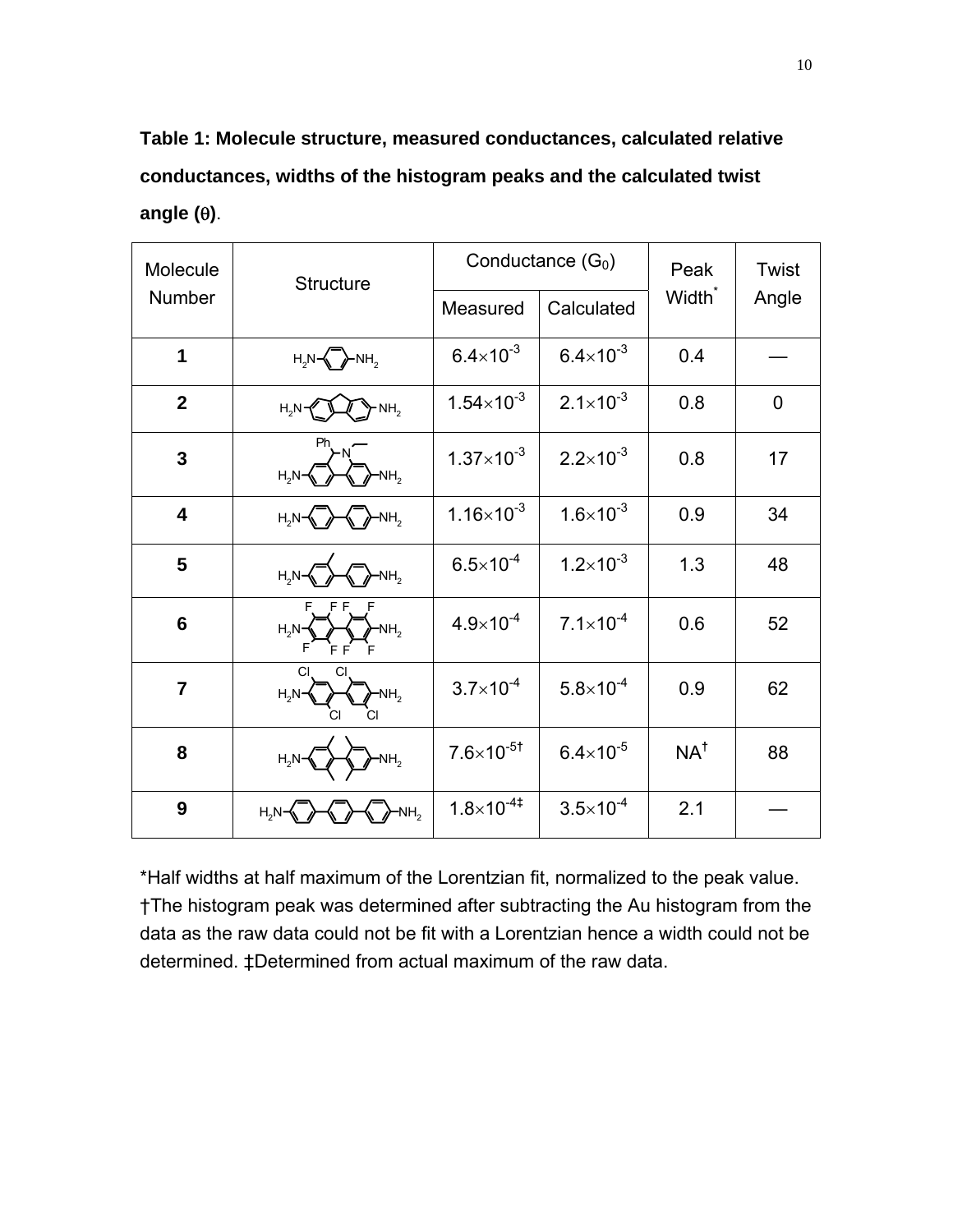**Figure 1: Conductance measurements of 1,4-diaminobenzene and 2,7 diaminofluorene junctions** (A) Conductance histogram of **1** (green, constructed from 10000 traces and scaled by 10) and **2** (purple, constructed from 15000 and scaled by 15) on a log scale along with a control histogram without molecules (yellow, constructed from 6000 traces and scaled by 6). Peaks are clearly visible at G<sub>0</sub> and 2×G<sub>0</sub> for all three curves and at 6.4×10<sup>-3</sup>G<sub>0</sub> for 1 and at 1.5×10<sup>-3</sup>G<sub>0</sub> for **2**. Also shown, is a histogram collected for an equimolar solution of both molecules (red curve, vertically offset, constructed from 4000 traces and scaled by 4). Inset: Lorentzian fits to the peak in histogram of 1. The bin size is  $10^{-5}$  G<sub>0</sub> for all histograms and data were taken 25 mV. (B) Illustrations of a gap between a gold point-contact that can be bridged with either molecule **1** or **2** from the surrounding solution. (C) Sample conductance traces showing steps corresponding to the conductance of molecule **1** and **2**.

**Figure 2: Biphenyl junction conductance as a function of molecular twist angle** (A) Structures of a subset of the biphenyl series studied shown in order of increasing twist angle or decreasing conjugation. (B) Conductance histograms constructed for molecules **2** (purple, constructed from 15000 traces and scaled by 15), **4** (cyan, constructed from 7000 traces and scaled by 7), **6** (pink, constructed from 11000 traces and scaled by 11) and **8** (blue, constructed from 5000 traces and scaled by 5). Also shown is a control histogram without molecules (yellow, constructed from 6000 traces and scaled by 6). Arrows point to the peaks obtained from Lorentzian fits (solid black curves). All data were taken at 25 mV. (C) Position of the peaks for all the molecules studied plotted against  $cos<sup>2</sup>(θ)$ , where  $θ$ , the calculated twist angle for each molecule, is listed in Table 1. Error bars are determined from the standard deviation of the peak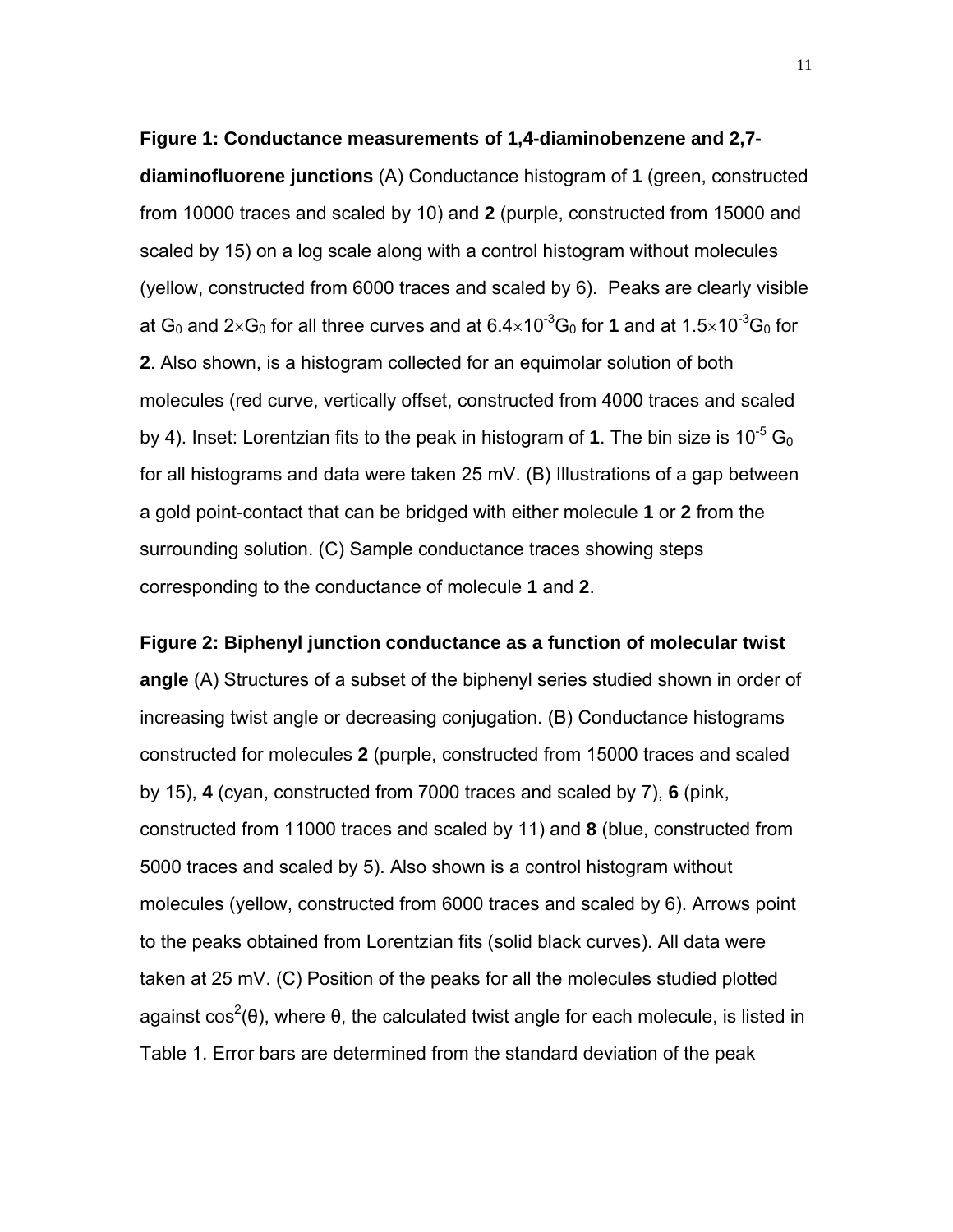locations determined from the fits to histograms of 1000 traces (see Supplementary Information.)

**Figure 3: Polyphenyl junction conductance as a function of the number of phenyl units** (A) Conductance histograms of **1** (green, constructed from 10000 traces and scaled by 10), **4** (cyan, constructed from 7000 traces and scaled by 7), and **9** (red, constructed from 3000 traces and scaled by 3) along with a control histogram without molecules (yellow, constructed from 6000 traces and scaled by 6). Bin size is  $10^{-5}G_0$  for green trace (and is therefore offset vertically by a factor of 10) and  $10^{-6}$ G<sub>0</sub> for the other traces. Arrows point to the peaks. Lorentzian fits (solid black curves) are also shown. All data were taken at 25 mV. Inset: Exponential fit to peaks values shown on a semi-log scale. (B) Illustration of molecule **4** showing the three twist angles defined as the angle between the adjacent planes shown in the figure. In solution, the thermally averaged conformation has a ring-ring twist angle and amine-ring twist angle close to the potential minima of 34 and 90 degrees respectively.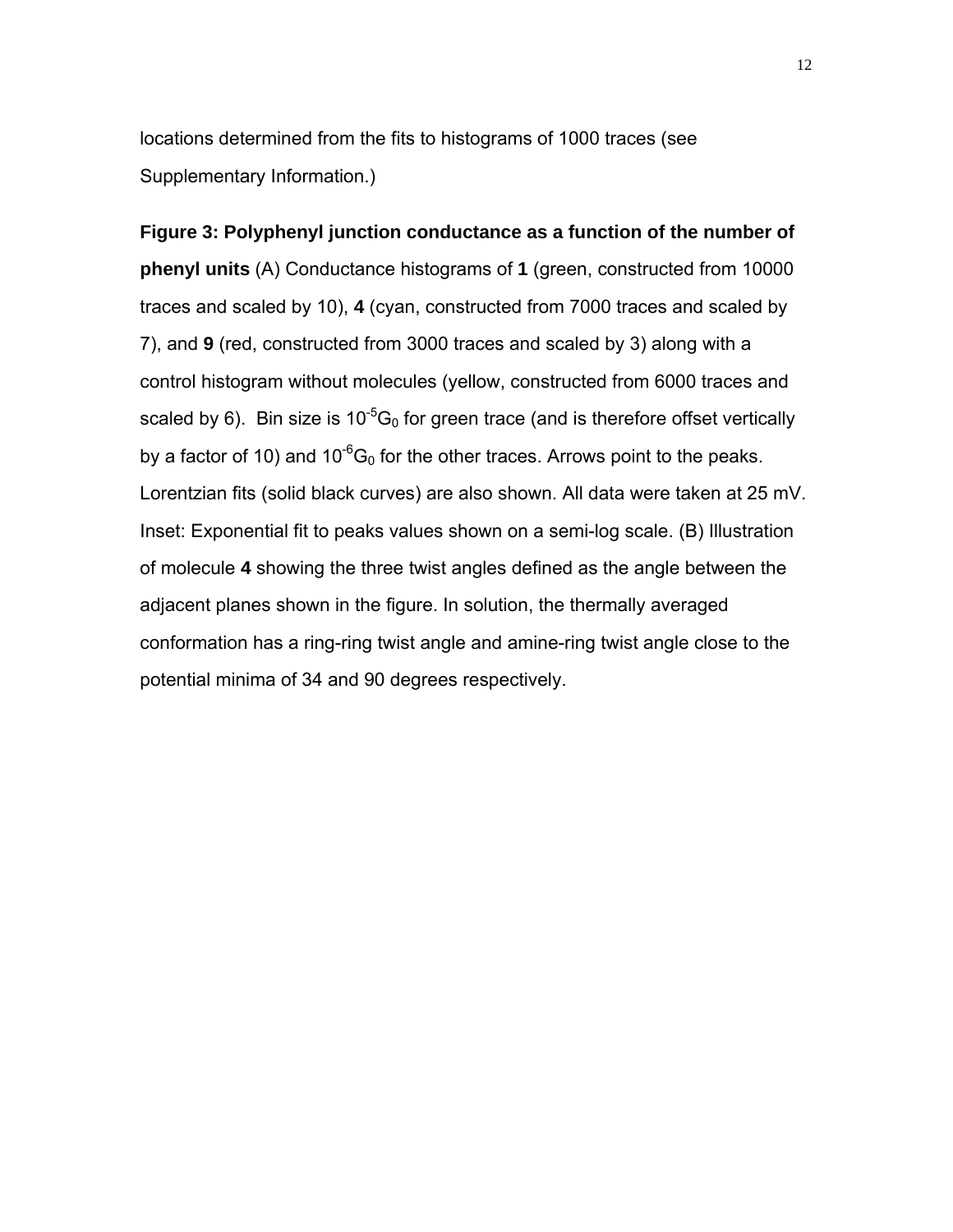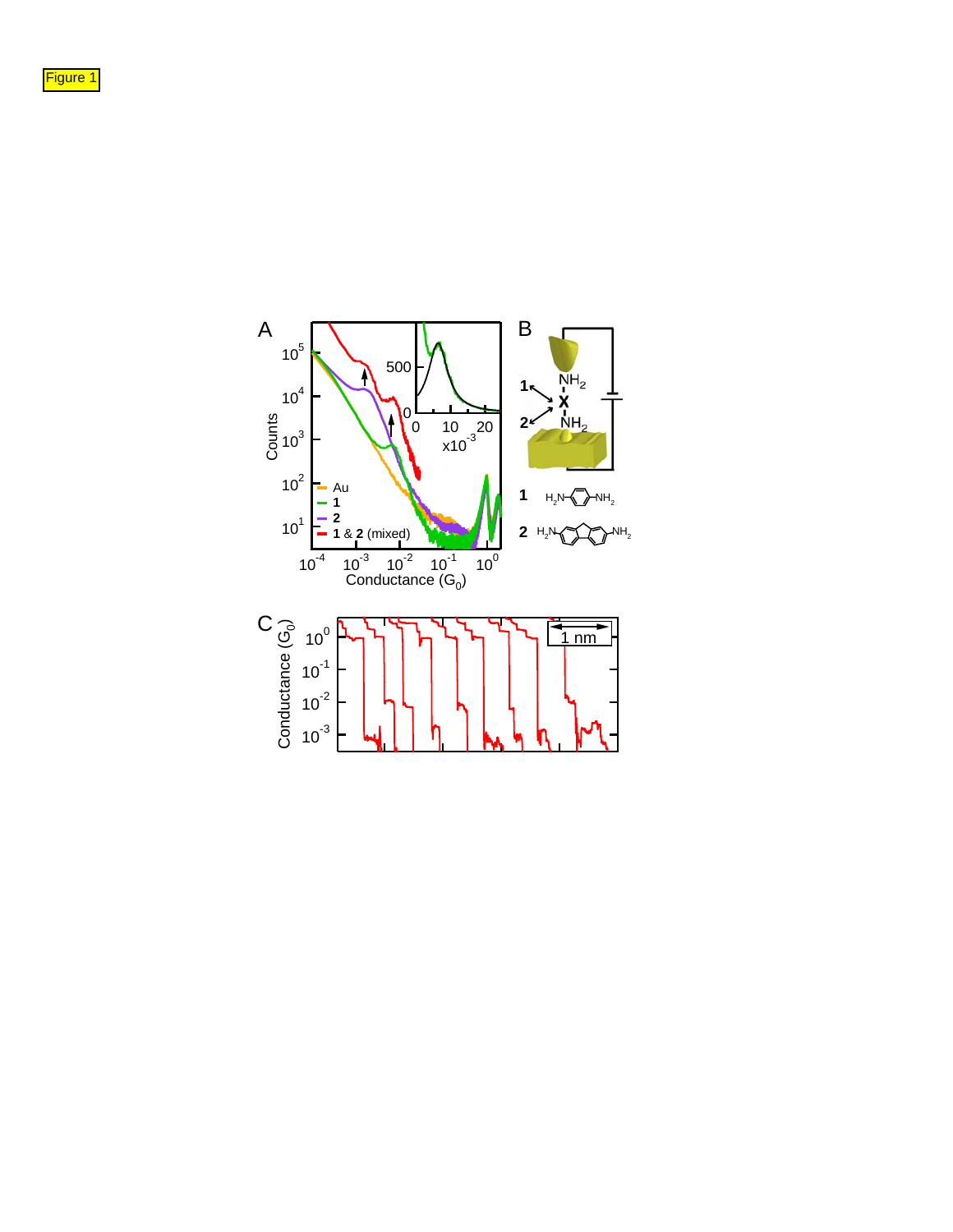